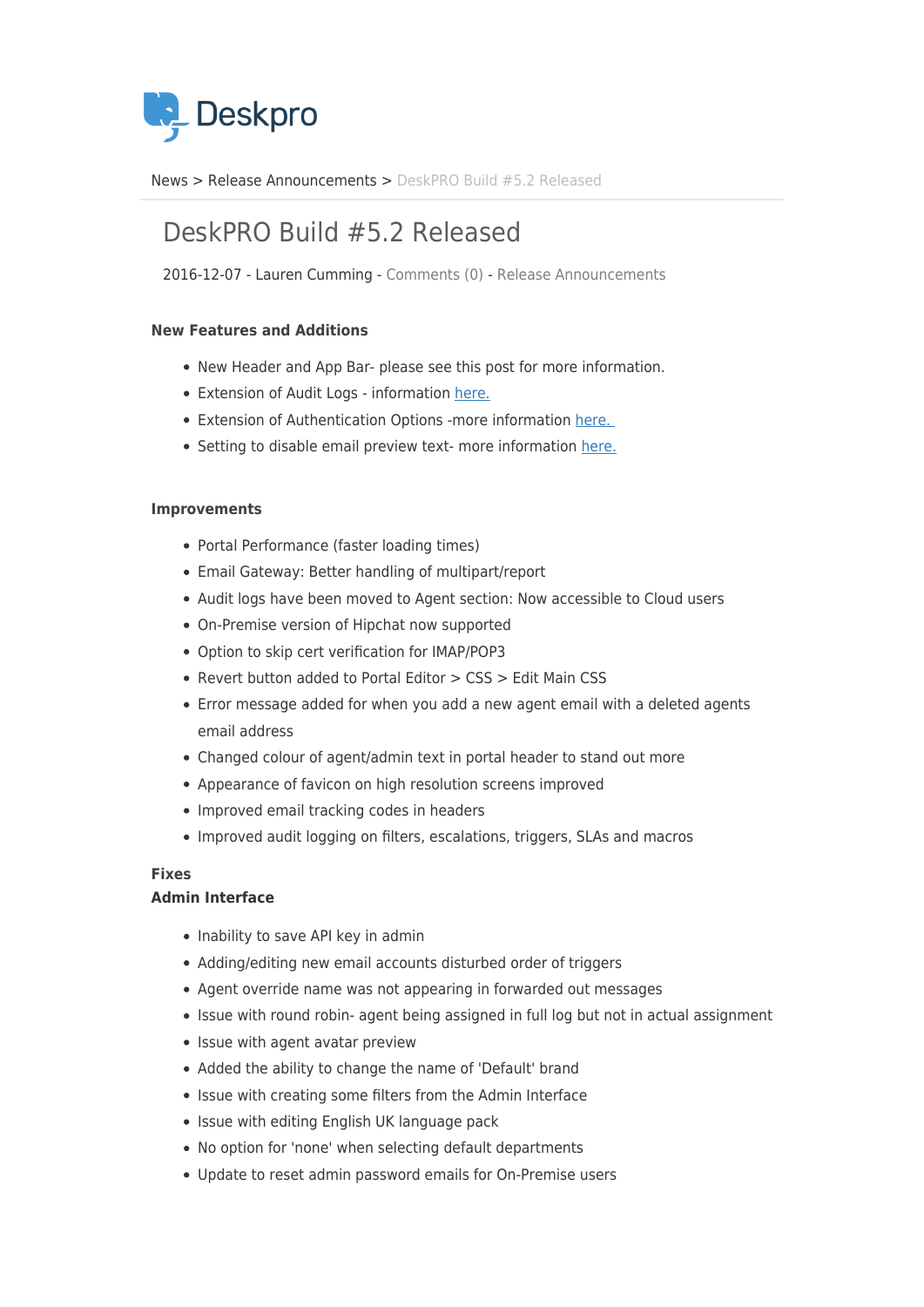- Automation action 'Send specific user email' always used primary email address
- Custom HTTP headers not being sent in webhook triggers
- Error sending mail via default PHP mail
- Error parsing postcode field in CRM CSV import
- Adding a new multibrand URL needs to add the brand to the cloud account mapping (Cloud customers- will link your portals correctly now)
- Action codes now strip punctuation before doing comparisons
- Fixed pagination on Admin > Incidents. Fixes issues with loading incidents list if there were many incidents
- UI issue with 'User' criteria in triggers- adding a user was disappearing in UI

### **Agent Interface**

- Issue with Microsoft Translator not working
- Signature mutation when changing between message and note in new ticket
- Validate permission for agents who need approval to publish content has been restored (agents with correct permissions approve before content is published)
- Issue with Problems and Incident count disappearing after upgrade to v5.1.4
- Inability to delete knowledgebase categories
- Rendering issue of helpdesk logo on login page
- Error moving published articles to draft status
- Glossary words were not being added
- Inability to create a macro with an action to set agent team to 'None'
- Usergroups not saving for users/organizations when editing in agent interface
- Predefined usergroups (e.g Everyone) showing in agent interface on user profiles when they shouldn't be
- Ability to create 'blank' labels
- Flashes on filters real time updates flashing every reload
- "There was a problem loading some elements on this tab" error
- Inability to approve, delete, edit commentes in 'Publish' and 'Feedback'
- Agents now ordered alphabetically instead of by date created (ticket assignment, filtering)
- Error messages around enforcing email bans (agent and user portal error messages)
- CAPTCHA on agent login screen would fail to load if DeskPRO was installed into a sub-direcotry
- Changes to user profiles would not always update the Change Log tab in the user profile
- Fixed cases where resolved/replies tickets would not get removed from ticket list in real time
- SLA counters are cached for larger helpdesk to reduce load on the database
- Elastic search issue- incorrect matching with words e.g legtime would match legacy
- Problems and Incidents now added to full log of a ticket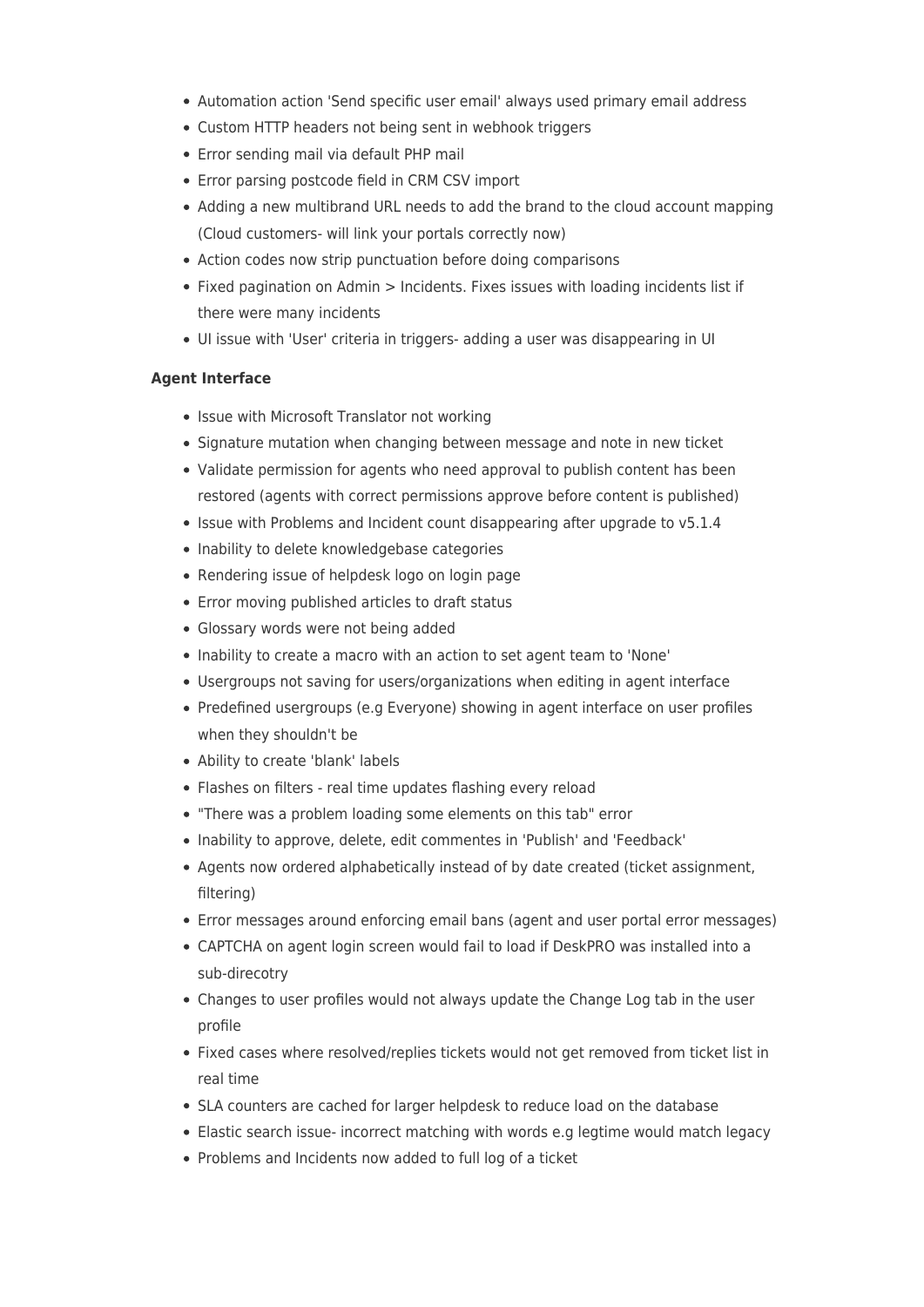Trigger actions that add tasks did not add this to the full log

## **User Portal**

- Issue where agent notes were displaying in 'Media List' in user portal fixed
- Portal no longer allows replies to archived tickets
- Issue with custom user field that is marked agent only displaying on user form
- Missing icon on 'Message Sent' screen in user portal
- Issue with department/field names that had the same name not appearing on user contact form
- Reference column in user portal > tickets shouldn't be wrapped
- Ability to CC users who don't exist
- Added setting to turn chat widget on/off for just the user portal
- Agent can now reset password when portal is disabled
- Improved 'file is too large' error on user portal (ticket form)
- Error messages around enforcing email bans (agent and user portal error messages)

# **Chat Widget**

- Chat widget now displays chat departments
- Emoticons in chat widget were broken
- In Firefox chat widget wasn't scrolling up to show latest user message
- In Firefox chat widget was freezing intermittently not allowing user to type
- RTL (right to left for Arabic and Persian language packs) was not supported in user facing chat widget
- URL that showed what page a user was viewing on live chat restored
- Sort tickets option appeared on chats-sort live chats by date now (on user profile)
- Instructions on how to install the chat widget in different CMS systems added

# **Integrations & Apps**

- Magento Integration error (PHP erros on DeskPRO side)
- Fixed posting JIRA comments for some users
- Actice Directory test throwing an error
- Fixes to the Kayako importer errors
- Admin > Apps now load app resources (e.g JS setup controller) over relative links
- Usersource syncing deleting/re-inserting phone numbers-caused a lot of audit log entries
- License error when 'auto-add agent' option enabled in a usersource

# **API**

- API logging not saving
- Possible MYSQL error to do with API logging exceeding max allowed packet size
- Legacy API: Superuser can't delete task
- Legacy API returning IDs as strings